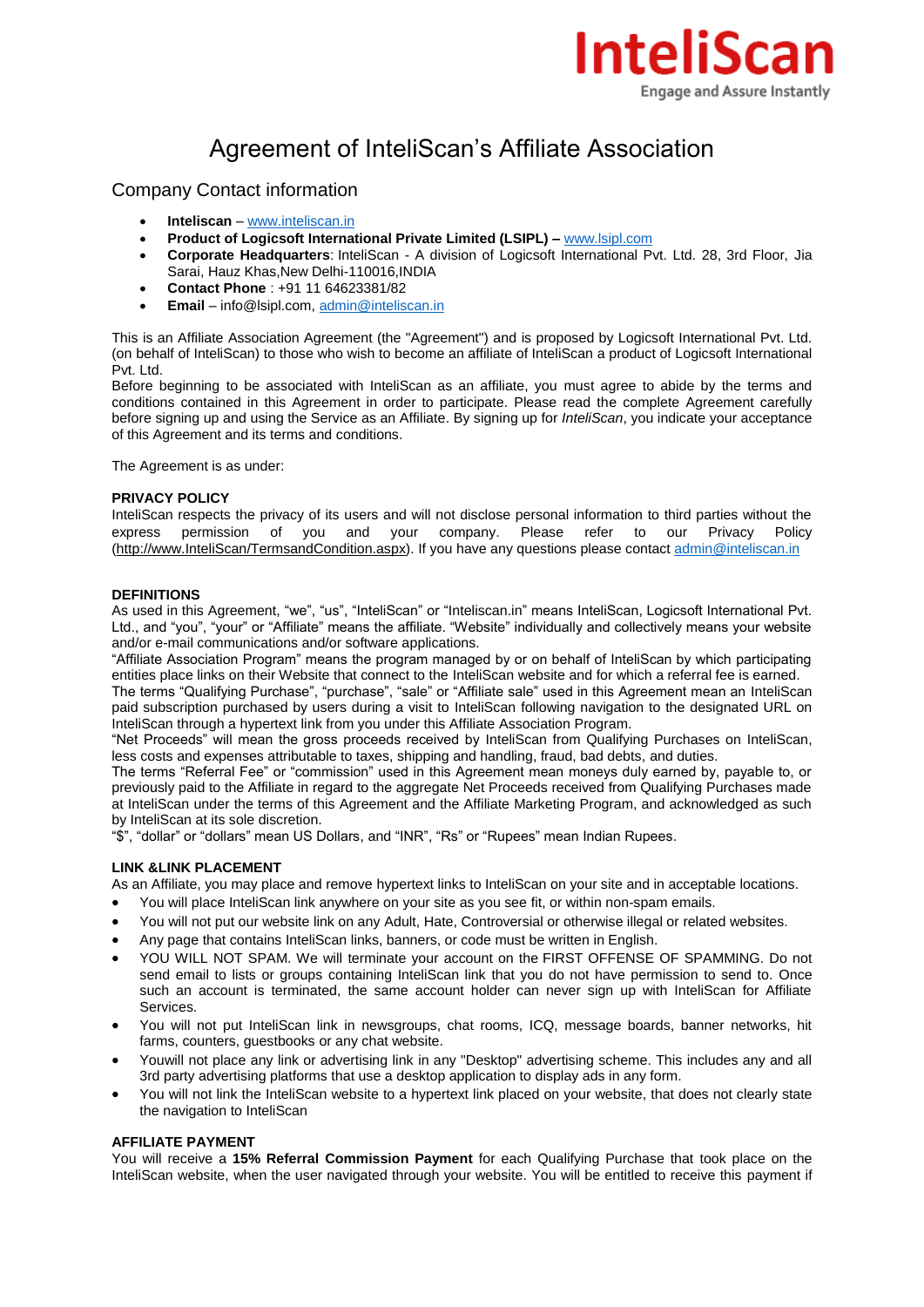

and only if the user had navigated through a "legal link" on your website and made a purchase from InteliScan. All payments of commissions as agreed upon shall be paid to you at the end of the month after deduction of necessary governmental duties, taxes etc., as applicable.

**Legal link -** A link is considered to be legal if it was placed in all the acceptable ways and not in any unacceptable way mentioned in the previous section of Link & Link Placement.A link placed in an unacceptable way, vide the previous section, is considered to be an illegal link placement method. Any payment made by InteliScan to you on account of Referral Commission, will be recovered from you on the first knowledge of the use of illegal link placement method.

The Pay-out amount may be changed at any time. This information will be communicated to you officially by InteliScan. Once we have officially communicated this information to you, you will not hold us responsible for noncommunication of it.

You are entitled to a referral commission on account of a Qualifying Sale and not just a click and visit to the InteliScan website.

Payments are made automatically at the end of each of month up till the last month. Money credited to your account does not accrue any interest.

### **SERVICE AND SUPPORT**

InteliScan will provide support for the Service as indicated on the InteliScan website.

#### **EMAIL CONTACT**

InteliScan reserves the rights to send e-mails to you for the purposes of informing you of applicable changes or additions to the Service or any InteliScan related products and services.

### **CHANGES TO THE SERVICE**

InteliScan reserves the right to change, modify, add or remove portions of this Agreement at any time and may add to, change, suspend or discontinue any aspect of the Service at any time. In the event of any material change, InteliScan will notify you via e-mail, newsletter or the InteliScan Web site at least 7 days prior to any such changes taking effect, at which time you may either agree to such changes or withdraw from the Service.

## **SIGNING UP**

To sign up as an Affiliate of InteliScan and to use the Service as an Affiliate you must be at least 18 (eighteen) years of age, and give us a valid TIN/PAN card number.

The following types of sites are not allowed to participate in InteliScan: ADULT SITES, SITES THAT DISPLAY ADULT BANNERS, SITES THAT PROMOTE VIOLENCE, BIGOTRY, or HATRED, SITES THAT PROMOTE ILLEGAL ACTIVITY, including but not limited to WAREZ, CRACKING, and HACKING SITES. As part of the registration process, you will select a username and password combination that you use to access your Affiliate area within the Service. You shall provide InteliScan with accurate, complete and updated registration information. You may not select the name of another person with the intent to impersonate that person or deceive members or other users as to your true identity. You agree that InteliScan may rely on any data, notice, instruction or request furnished to InteliScan by you which is reasonably believed by InteliScan to be genuine and to have been sent or presented by a person reasonably believed by InteliScan to be authorized to act on your behalf.

You shall notify InteliScan by e-mail at support@InteliScan of any known or suspected unauthorized uses of your Account, or any known or suspected breach of security, including loss, theft or unauthorized disclosure of your username and password. You shall be responsible for maintaining the confidentiality of your username and password and you are responsible for all usage and activity on your Account, including use of the account by a third party authorized by you to use your Account. Any losses occurring due to unauthorized use due to nonmaintenance of username and password confidentiality on your part will be your responsibility and InteliScan will not be held responsible or be assumed liable for any such losses.

Any fraudulent, abusive or otherwise illegal activity may be grounds for termination by InteliScan and referral to the appropriate law enforcement agencies.

# **ACCEPTED USE**

You represent to InteliScan that all the information and content you provide before, during and after the time period of our association with you is correct and solely owned by you or provided by you with the express authority of the company you represent, does not infringe upon any other individual's or organization's rights (including, without limitation, intellectual property rights) and is not defamatory, libellous, unlawful or otherwise objectionable.

You shall not provide, promote, distribute, place or otherwise publish as an Affiliate of the Service any content, or website that includes content, which is libellous, defamatory, obscene, pornographic, abusive, fraudulent or violates any law. As InteliScan may not review all information provided by you, you shall remain solely responsible for your content and website. As an Affiliate, You may not artificially inflate traffic counts to InteliScan using any device, program, robot or other means, including but not limited to JavaScript pop-up windows and redirects.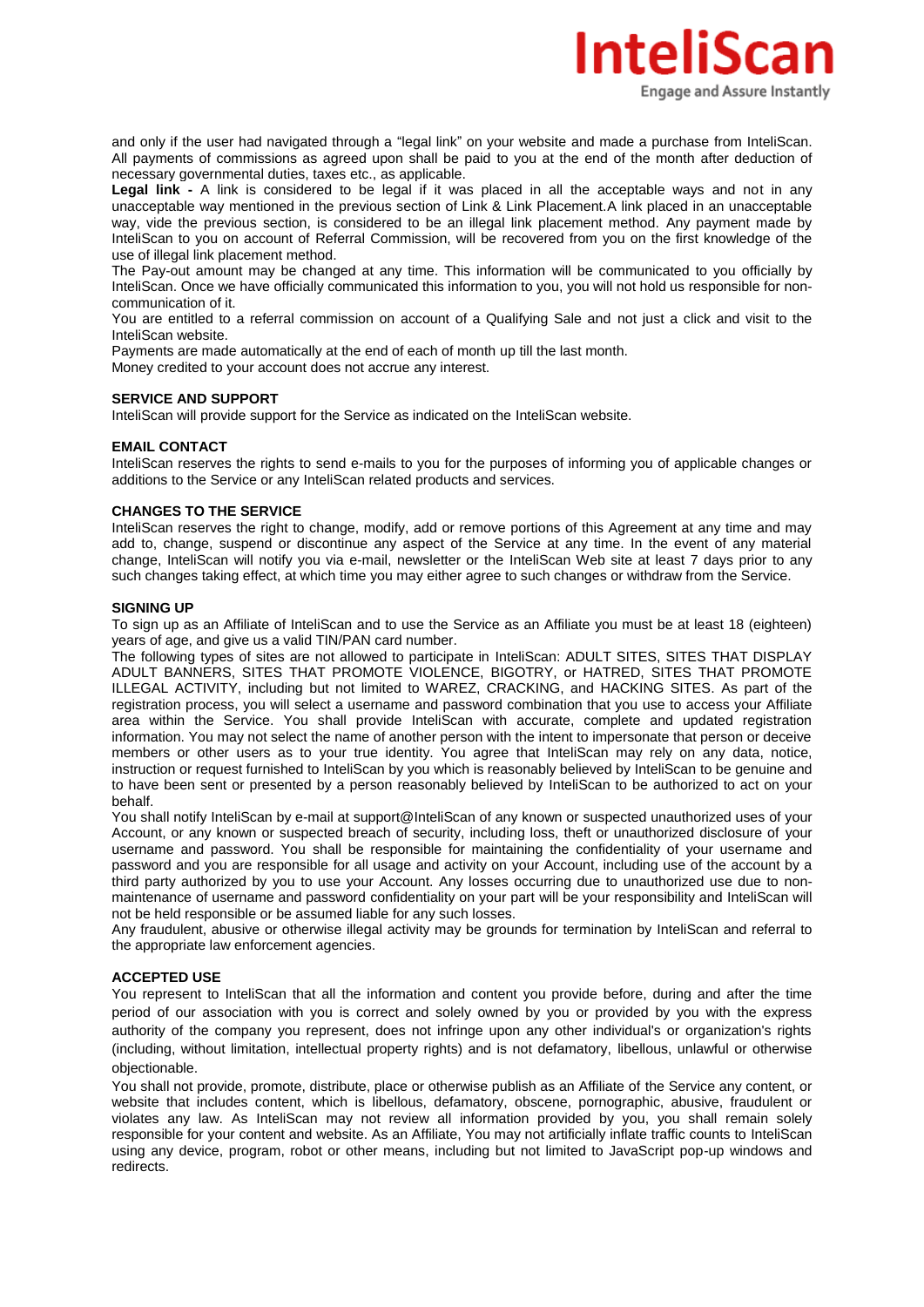

**Links may not be placed in newsgroups, unsolicited e-mail, ICQ, banner networks, counters, chat rooms or guestbooks. InteliScan link placed must be done in such a way that it is not misleading to any visitor and only done with the intention of delivering valid sales or leads to InteliScan.**

InteliScan reserves the right to deem any site as inappropriate and terminate this association. If you are terminated from the Service, InteliScan has the right to withhold money you earned and you will not be allowed to re-join InteliScan.

#### **LIMITED WARRANTY**

The Association Program, its operation, its use and the results of such use shall be performed in a workmanlike manner. To the fullest extent permissible pursuant to applicable law, InteliScan is claims all warranties express or implied, including, but not limited to, implied warranties of merchantability and fitness for a particular purpose, in relation to the service, and its use and the results of such use. Without limiting the foregoing, InteliScan specifically disclaims any warranty:

- (A) That the service will be uninterrupted or error-free,
- (B) That defects will be corrected,
- (C) That there are no viruses or other harmful components,
- (D) That the security methods employed will be sufficient, or
- (E) Regarding correctness, accuracy, or reliability. Applicable law may not allow the exclusion of implied warranties so the above exclusion may not apply to you.

The Affiliate understands and acknowledges that it is normal to have a certain amount of system downtime and further agrees not to hold the intelisca.in liable for any of the consequences of such interruptions.

#### **LIMITATION OF LIABILITY**

InteliScanshall not be liable to you or any other person for:

- (I) Any indirect, special, incidental or consequential damages of any character arising out of the use of or inability to use the InteliScan service or any information provided on the InteliScan web site or any other hyperlinked web site, including, without limitation, damages for loss of goodwill, any lost profits, business interruption, loss of programs or other data, even if InteliScan or an InteliScan authorized representative has been advised of the possibility of such damages
- (II) Any claim attributable to errors, omissions or other inaccuracies in the web site or any hyperlinked web site. Because some jurisdictions do not allow the exclusion or limitation of incidental or consequential damages, the above exclusion may not apply to you. In such jurisdictions, InteliScan's liability is limited to the smallest amount permitted by law. This paragraph will survive the failure of any exclusive or limited remedy.

You agree that InteliScan, although the provider of the Service, has no responsibility or liability as a result of your placement of authorized Links from your website, and you agree to indemnify, defend, and hold harmless InteliScan and its affiliates, officers, directors, employees and agents from and against any and all liability, claims, losses, damages, injuries or expenses (including reasonable attorneys' fees) directly or indirectly arising from or relating to any offer or any other matter related to this Agreement or the subject matter hereof and any dispute relating thereto.

InteliScan agrees to indemnify, defend, and hold harmless Affiliate and its affiliates, officers, directors, employees and agents from and against any and all liability, claims, losses, damages, injuries or expenses (including reasonable attorneys' fees) directly or indirectly arising from or relating to InteliScan's negligence or wilful misconduct in performance of the Services or its breach of this Agreement.

#### **NON-DISCLOSURE**

InteliScan acknowledges that in the course of this Agreement it shall have access to confidential and proprietary information ("Confidential Information") of your company. InteliScan agrees not to disclose or disseminate the Confidential Information without your prior express written consent. The term "Confidential Information" shall not include information that is or becomes part of the public domain through no action or omission of InteliScan that becomes available to InteliScan from third parties without knowledge by InteliScan of any breach of fiduciary duty, or that InteliScan had in its possession prior to the date of this Agreement. InteliScan **does not collect information** about an Affiliate's customer transactions, other than what is passed to us through the installed tracking code and displayed on your own transaction reports. Any information we receive is used solely for tracking and commission payment purposes. InteliScan reserves the rights to be able to utilize this data in aggregate to analyse Service trends, monitor Service efficiencies, and perform such other analysis as InteliScan deems appropriate.

### **OWNERSHIP AND LICENSES**